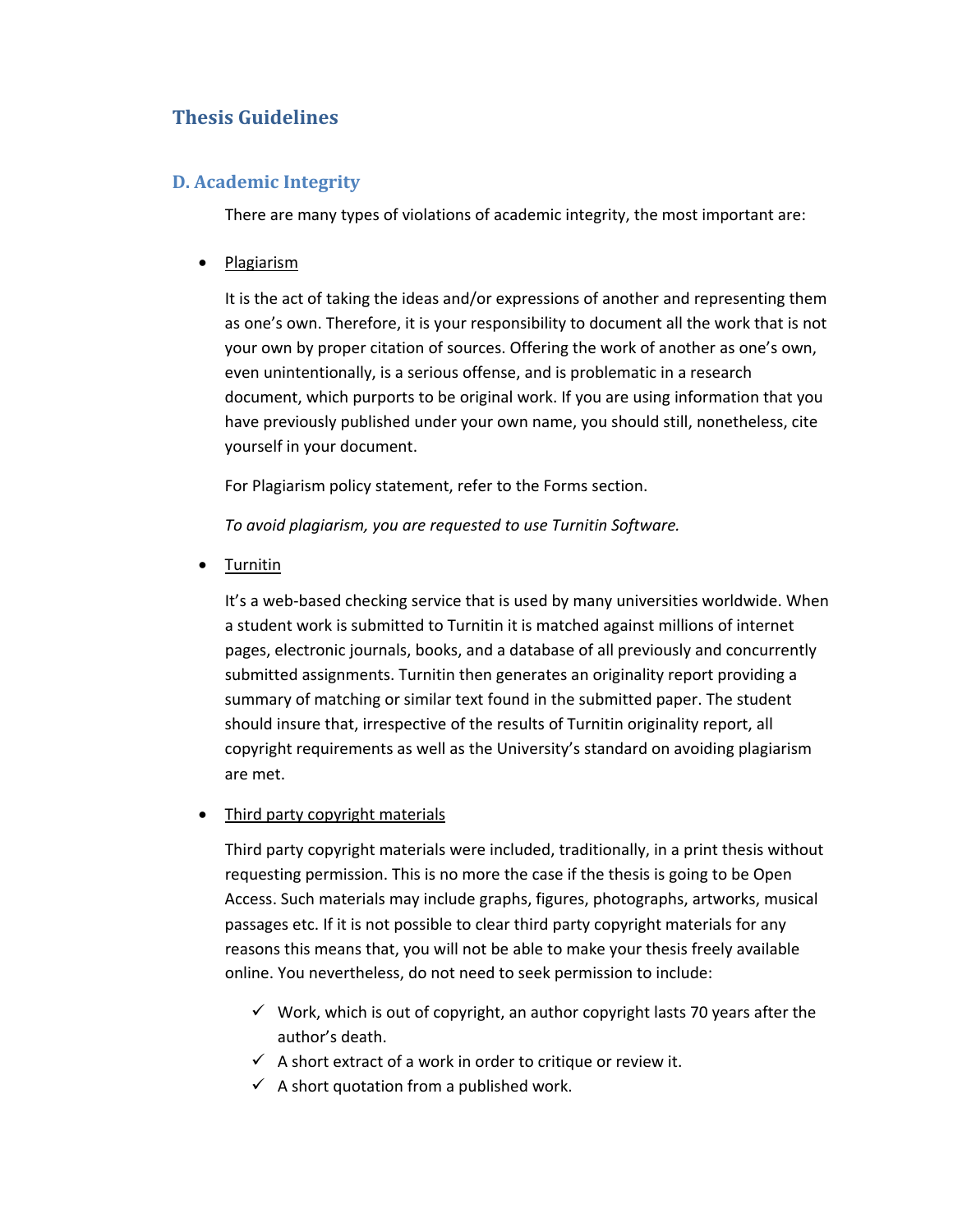$\checkmark$  Material which is licensed for your intend use, e.g., under Creative Commons License.

#### *How to seek permission?*

To seek permission, you have to contact the rights holder, it could be the author of the work, the publisher, the illustrator, the photographer, etc.

Use The Third Party Copyright Materials Approval Form available in the Forms section, asking the right holder the permission to include the material in the electronic version of your thesis. If you get permission, the form must be added to your thesis in the Appendices. You will not be able to make the full version of your thesis publicly available online if the permission is not granted.

### Involving Human Subjects in research

All research involving human subjects under the jurisdiction of the Lebanese American University and its affiliates (LAUMC‐RH and LAUMC‐SJH), or by its students at off‐site locations must be submitted to the Institutional Review Board (IRB) for review and approval prior to initiation http://www.lau.edu.lb/irb/

The IRB approval is contingent upon the subjects' voluntary participation in your research project that they are being appropriately informed and protected from risk. This includes protecting the participants' rights, safety and welfare as well as protecting the privacy and the confidentiality of the data collected, and ensuring anonymity of their identity. The approval includes continued monitoring of your research study by the board to assure that the subjects are being adequately and properly protected from such risks. If at any time a subject becomes injured or complains of any form of injury, you must notify your advisor immediately.

Injury includes but is not limited to bodily harm, psychological trauma, and also extends to legal and/or economic harm, such as release of privately identifiable personal information. The approval from the IRB for the human subject component of your project is in effect from the date on the IRB approval letter, and data collection beyond the expiry date requires an extension request and approval from the board.

Please also be advised that all subjects need to be fully informed and aware that their participation in your research project is voluntary, and that he or she may withdraw from the project at any time. Further, a subject's participation, refusal to participate, or withdrawal will not affect any services that the subject is receiving or will receive at the institution in which the research is being conducted.

The research thesis is conducted under the supervision of the thesis advisor, and that LAU will not be financially or otherwise liable for any cost incurring because of this research project.